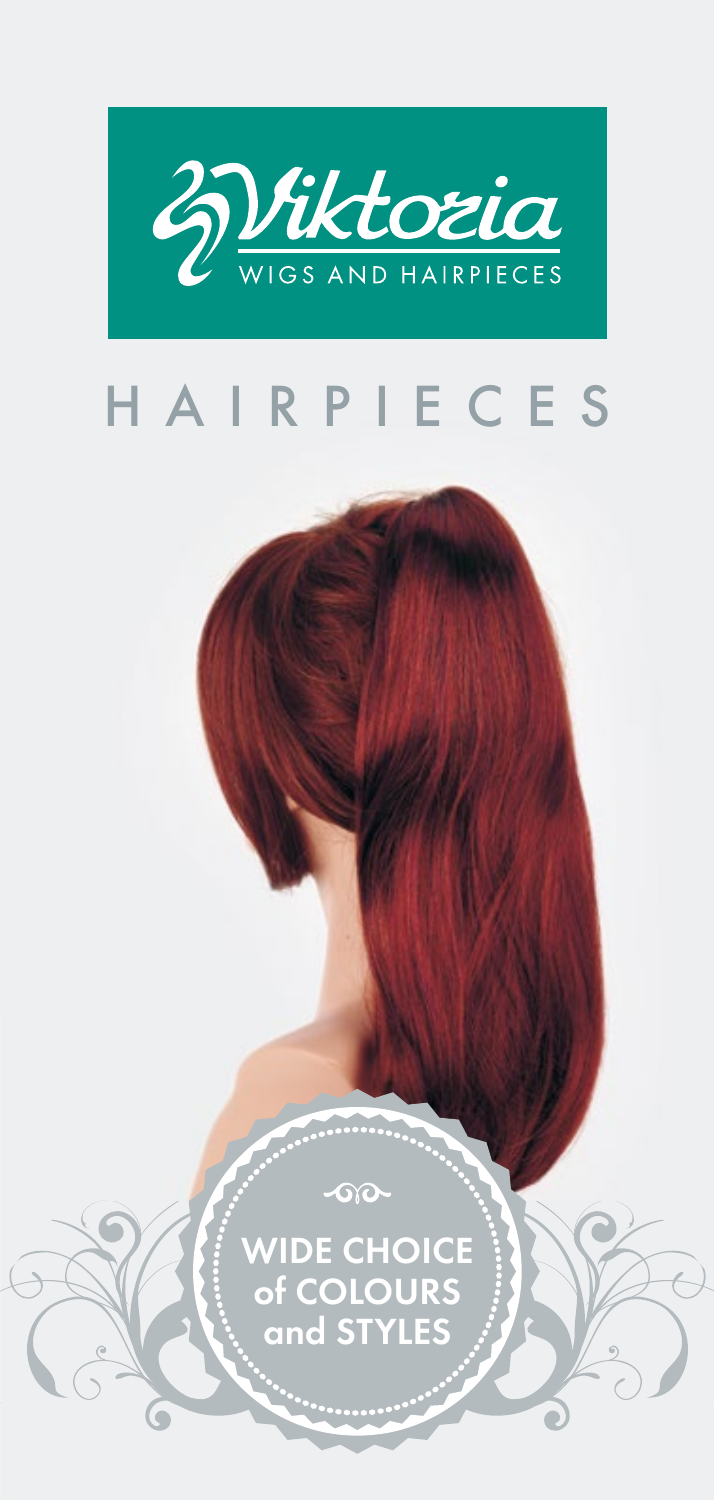





• Tuft with mini clip

#### **PLUM** | 30—45 cm

- fixing with 5 mini clips
- for getting more hair
- for getting longer hair



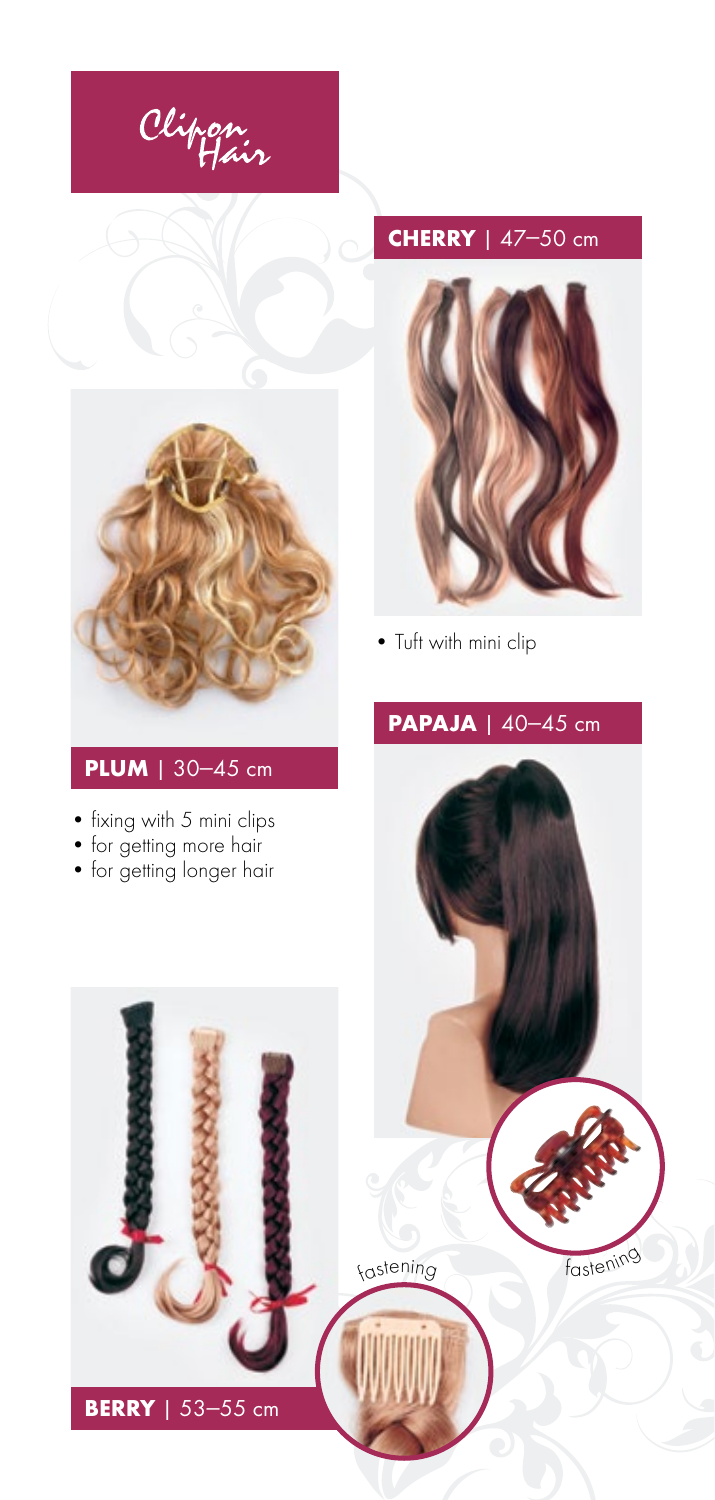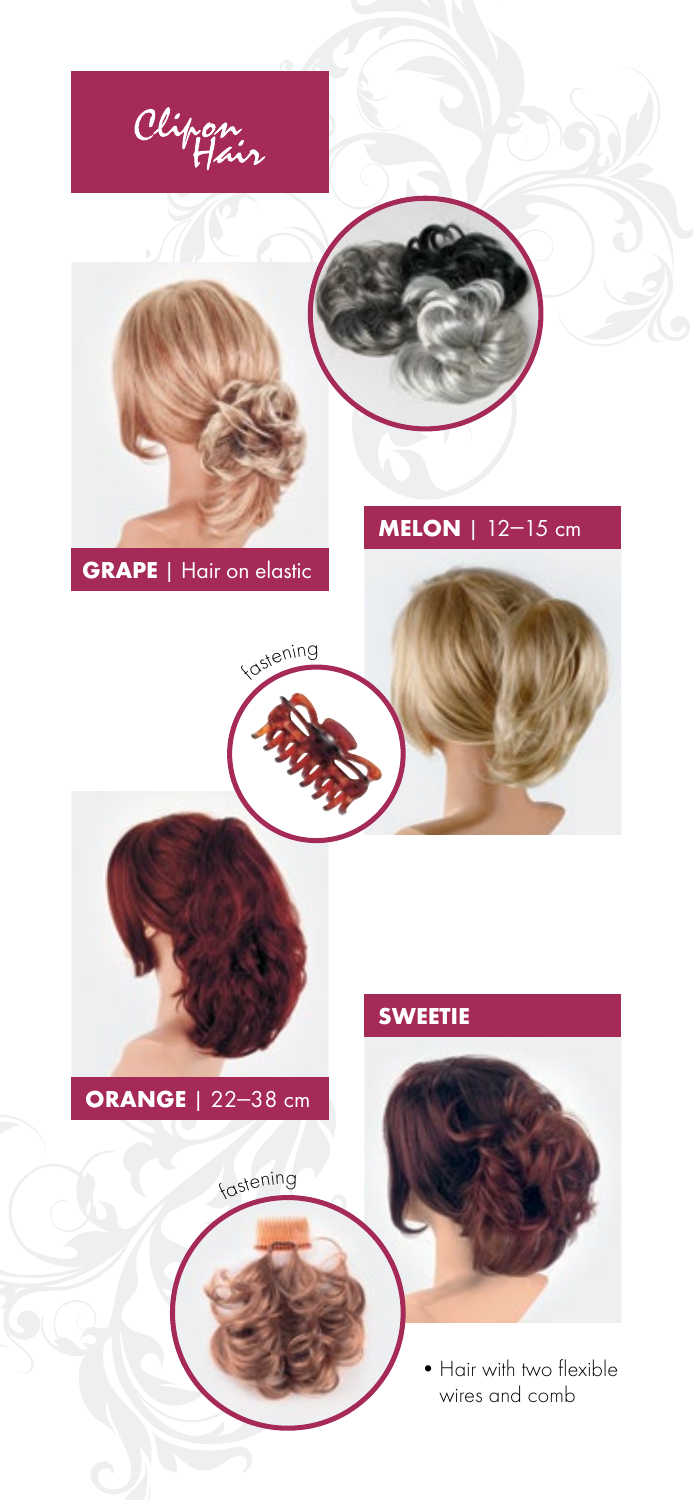## Hair<sub>Point</sub>



**JUMPY** | 40—45 cm

<sup>f</sup>asteni<sup>n</sup><sup>g</sup>

an<br>Afrikani



#### **FUTURA 100 % new innovative fibre**

Natural touch like Humain Hair Natural and silky lustre Better styling for various curly-items (less fly-away) Flame retardent and Heat-Resistant

#### **Curling Instructions**

Easy to curl by electic tongs and straighten with ceramic iron Gather desired amount of hair and comb trought it Use Haispray! Make your desired style and hold 10 —15 seconds After removing the hair off the tongs, hold the curl shape in your hand 10-15 seconds, until it cools Optimum temperature at maximum 175° C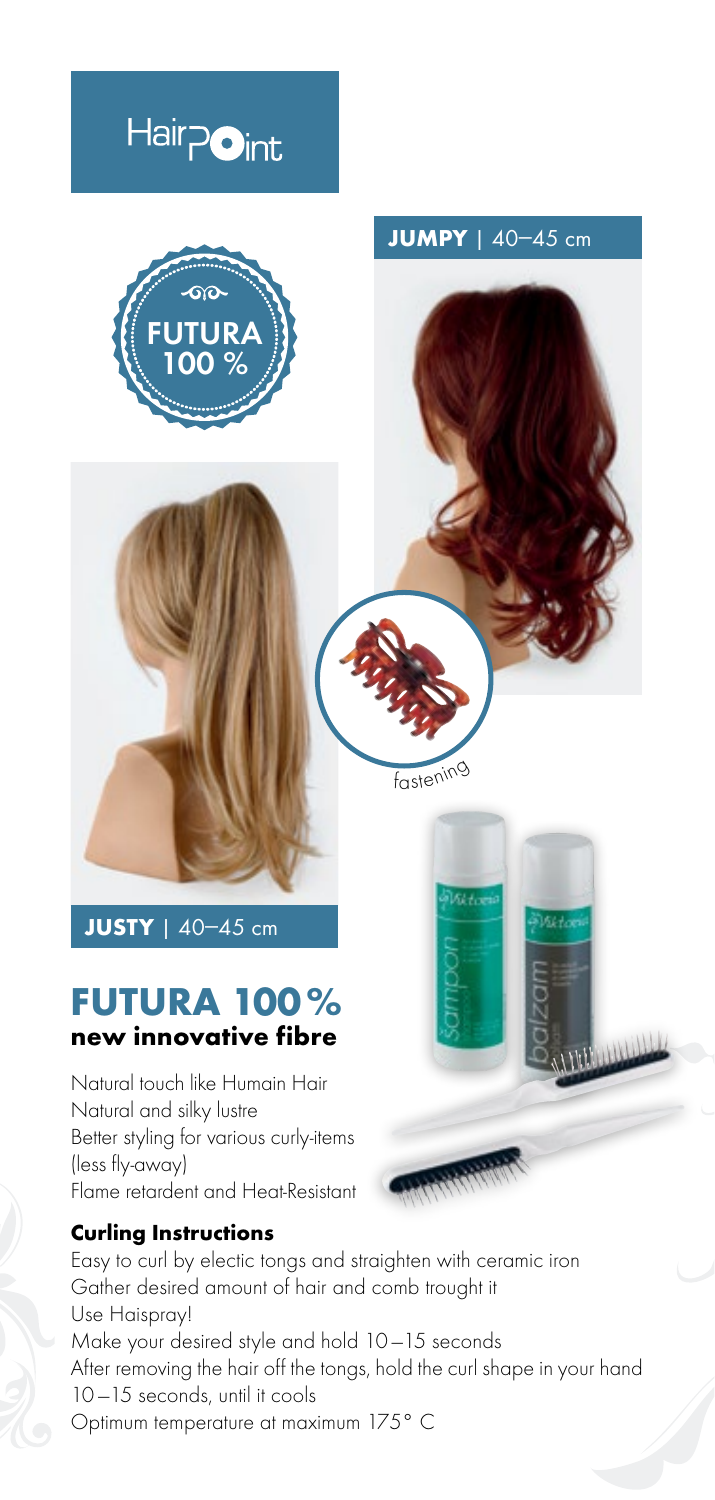